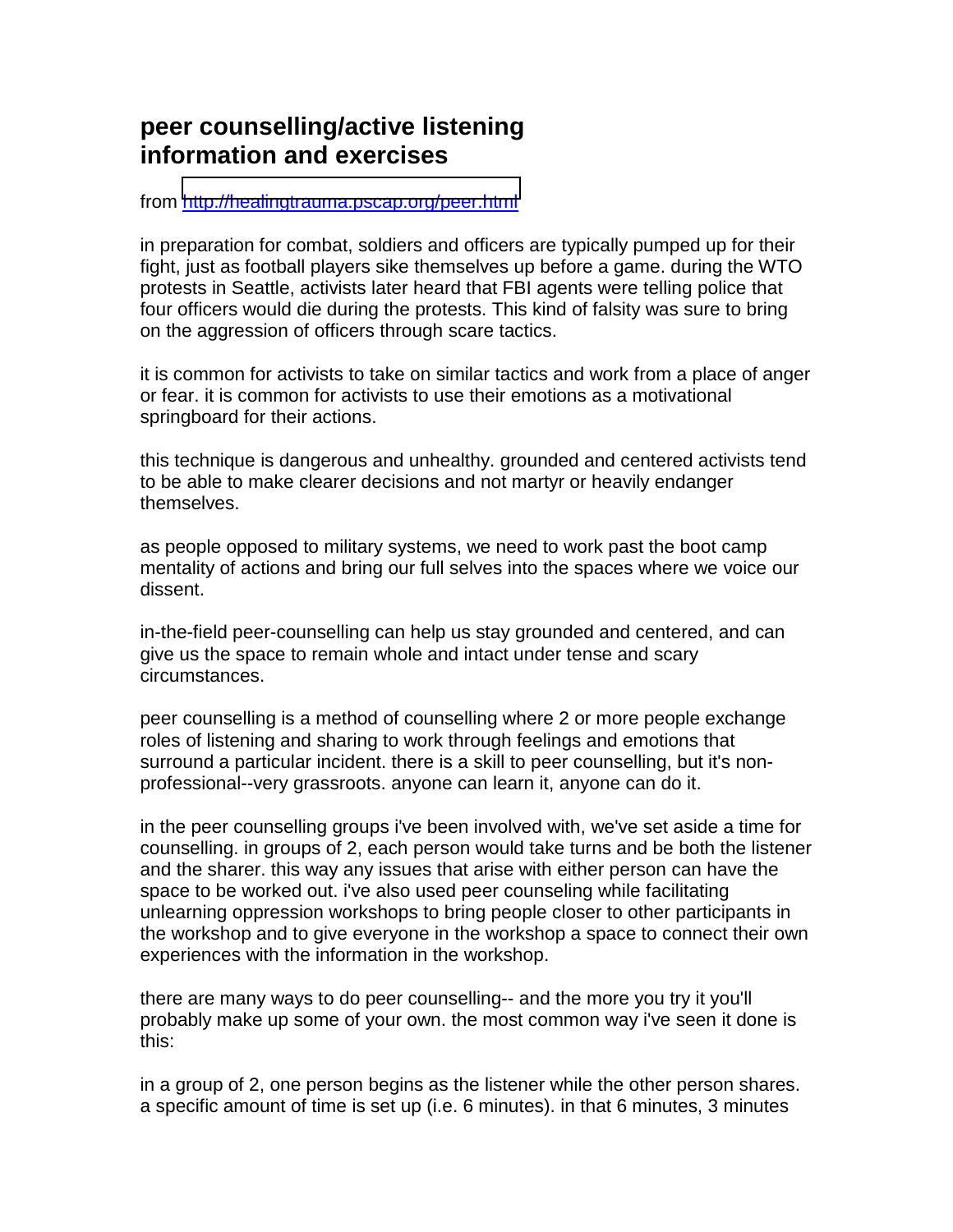will be for one person to listen, and when the time is up, switch roles then the sharer can listen for 3 minutes while the person listening can share.

during a hectic action, it would seem more likely that there would be people who's role was to do crisis counselling in the field. one way i picture this happening is, a few people who want to be counsellors, located in a medic area, would be there to listen to activists who feel like they need to get through some difficult feelings (like the anger arising in them from being chased down by 20 cops with tear gas, or the incredible despair they might feel from being surrounded by state-funded weapons pointed at them, etc). this person would be set up with a counsellor who could ask some opening questions and guide them through talking out their emotions. the counsellors could possibly have certain amounts of time for each person, set aside and do some centering exercises, or give them essential oils or five flower essences for their anxiety. the goal would be to help someone be more grounded so they can approach their next step with clear thoughts. i think the counselors in this situation would have to take breaks and peer counsel with each other to make sure they are not getting past themselves either.

i can't emphasize enough how important it is to be taking care of our mental and emotional health while taking care of our physical wounds. trauma bonding, post traumatic stress, critical incident stress, anxiety attacks, depression, and dissociation will severely limit our ability to connect with hope and sustain our passions in life and activism.

despair is a common feeling among activists who have been beaten or gassed by cops; or are overwhelmed by the amount of pain, suffering and oppression in the world. it is necessary to use whatever skills we have to work through our despair--to find healing--and to live life fully.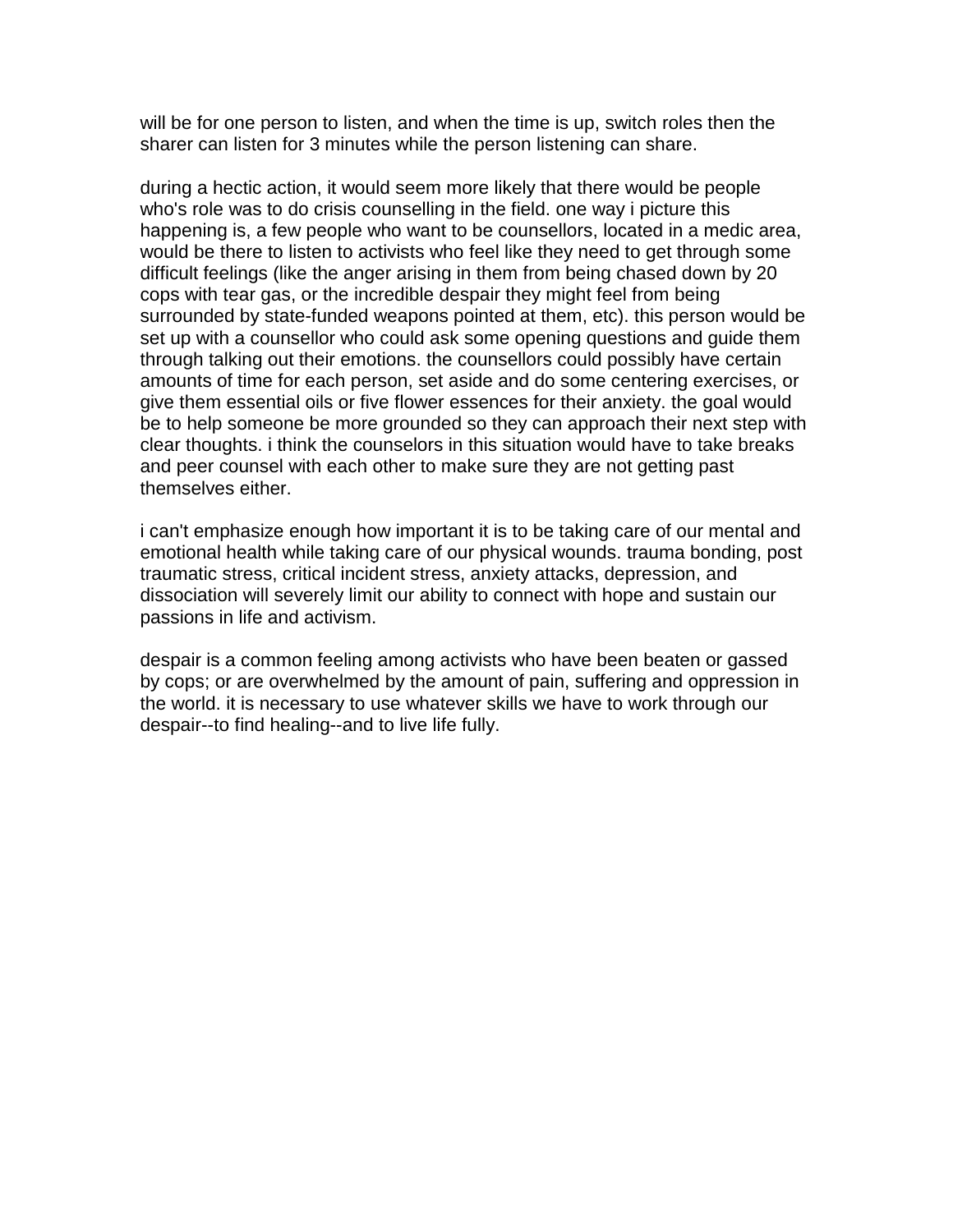### **a little about active listening from another source:**

think back to those few friends, mentors, counselors, or family members who have had the biggest impact on you. how would you characterize the communication between you? was it helpful, meaningful, telepathic, or inspirational?

in one-to-one relationships with someone who knows us well, we are often in such complete synchronization that communication flows between us almost without words. or so we feel. if this is the case, is it because we excel at expressing ourselves, or because we are masters of listening? naturally, both are important, but, to turn a phrase, talk is cheap and listening is rare.

chances are that those who influence us most are powerful listeners. whether instinctively or through practice, they have developed the skill of empathy.

a university of maine researcher, dr. marisue pickering, identifies four characteristics of empathetic listeners:

l. desire to be other-directed, rather than to project one's own feelings and ideas onto the other.

2. desire to be non-defensive, rather than to protect the self. when the self is being protected, it is difficult to focus on another person.

3. desire to imagine the roles, perspectives, or experiences of the other, rather than assuming they are the same as one's own.

4. desire to listen as a receiver, not as a critic, and desire to understand the other person rather than to achieve either agreement from or change in that person.

further, she identifies ten discrete skills for empathetic listening, shown here.

1. attending, acknowledging --- providing verbal or non-verbal awareness of the other, ie, eye contact.

2. restating, paraphrasing --- responding to person's basic verbal message. 3. reflecting --- reflecting feelings, experiences, or content that has been heard or perceived through cues.

4. interpreting --- offering a tentative interpretation about the other's feelings, desires, or meanings.

5. summarizing, synthesizing --- bringing together in some way feelings and experiences; providing a focus.

6. probing --- questioning in a supportive way that requests more information or that attempts to clear up confusions.

7. giving feedback --- sharing perceptions of the other's ideas or feelings; disclosing relevant personal information.

8. supporting --- showing warmth and caring in one's own individual way.

9. checking perceptions --- finding out if interpretations and perceptions are valid and accurate.

10. being quiet --- giving the other time to think as well as to talk.

source: pickering, marisue, "communication" in explorations, a journal of research of the university of maine, vol. 3, no. 1, fall 1986, pp 16-19.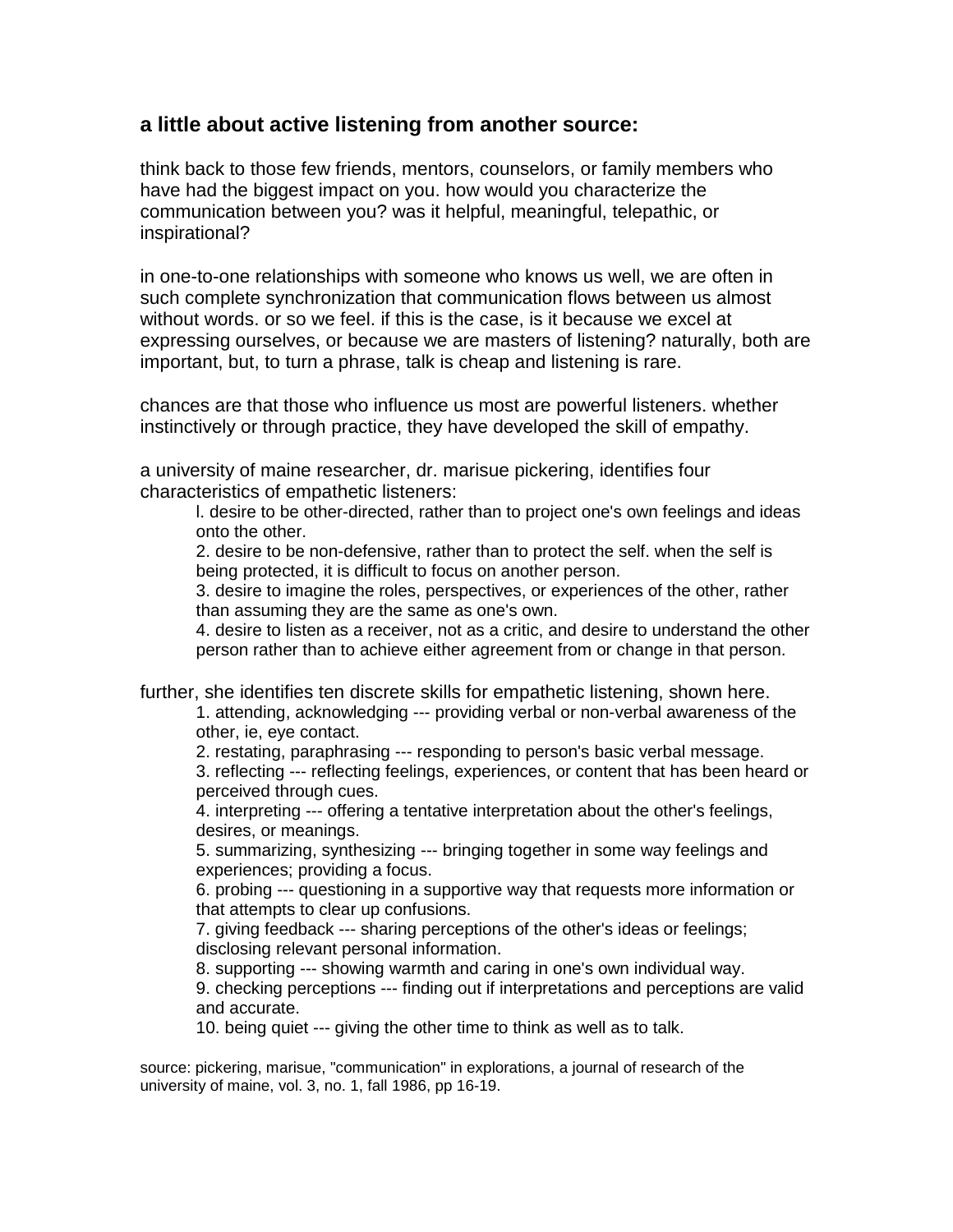# **a poem about listening:**

please, just listen when i ask you to listen to me and you start giving advice, you have not done what i asked. when i ask you to listen to me and you begin to tell me why i shouldn't feel that way, you are trampling on my feelings when i ask you to listen to me and you feel you have to do something to solve my problem, you have failed me, strange as that may seem. listen! all i asked was that you listen, not talk, or do... just hear. advice is cheap: twenty-five cents will get you both dear abby and billy graham in the same newspaper. and i can do that myself. i'm not helpless. maybe discouraged and faltering, but not helpless. when you do something for me that i can and need to do for myself, you contribute to my fear and inadequacy. but when you accept, as a simple fact, that i do feel no matter how irrational, then i can quit trying to convince you and get about the business of understanding what's behind this irrational feeling. and, when that's clear, the answers are obvious and i don't need advice. irrational feelings make sense when we understand what's behind them. please listen and just hear me, and if you want to talk wait a minute for your turn, and i'll listen to you

ray houghton, m.d. teen times, nov/dec 1979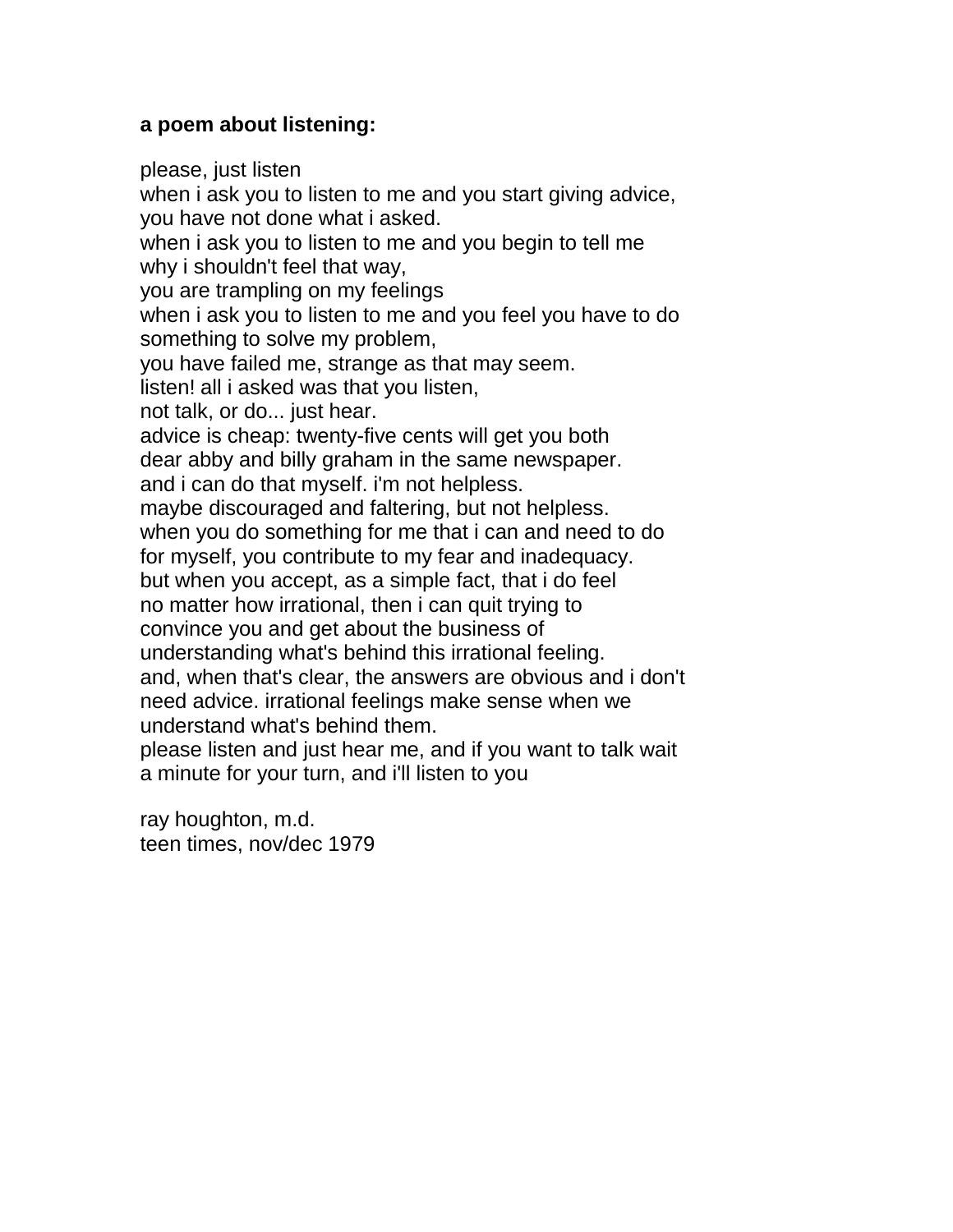# **4 exercises to practice active listening:**

activities for developing interactive communication skills

here are some exercises developed that will help you practice you active listening skills.

- 1) minimal encourages (verbal and non-verbal)
- 2) questions, reflections, summarization
- 3) skills of self-expression: "1-2-3 pattern"
- 4) practice session on effective confrontation

1. minimal encourages

the group should be divided into subgroups of three. there will be three roles in each subgroup: speaker, listener, and observer. everyone will take each role once in this practice, so divide into your subgroup and decide who is going to take which role first.

### **directions:**

objective: the point of the practice session is to give each person the opportunity to learn how to use verbal and non-verbal minimal encouragers and become a better listener.

to the speaker: your task is to talk about something that is important to you: your job, your family, a decision, or a question. the practice will be more helpful if you talk about something you really care about, although role-playing is possible. you may find yourself in the midst of discussing something important when the allotted time runs out. if this happens, you could make an agreement with the person listening to carry on later, after work or during a break.

to the listener: your task is to practice the skills of the session: eye contact, body language, silences, and verbal minimal encouragers. don't panic! just concentrate on following the speaker's train of thought. try to limit your responses to the skills discussed in this session.

to the observer: your task is to observe the listener's verbal and non-verbal skills. observe and count only as many behaviors (eye contact, body posture, verbal minimal encouragers, topic jumps) as you can manage and still be relatively accurate.

### **procedure:**

the first speaker will talk with the listener for three or four minutes. the listener will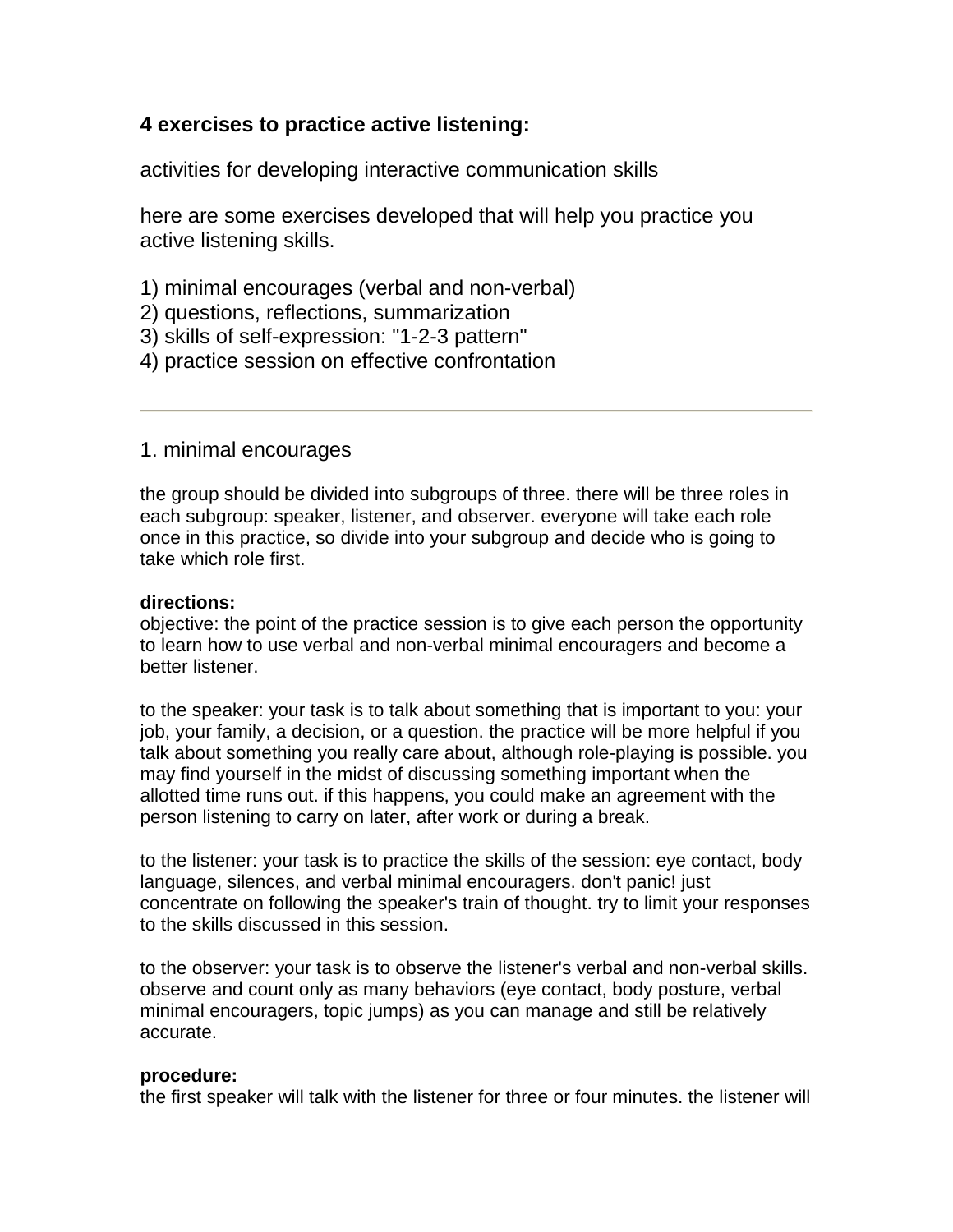then discuss the listening experience with the two other members of the subgroup. (to the listener: what was comfortable? difficult? did you stay with the speaker?) then the speaker will share his or her feelings about the listener's listening. (to the speaker: did you feel listened to? was it helpful? did the listener have any habits you found distracting?) the observer will then share observations. this sharing process should take about three or four minutes.

now everyone change places. have the listener become the speaker, the speaker the observer, and the observer the listener. go through the five minutes of talking and listening and five minutes of exchanging remarks twice more so that each person takes each role once. the entire practice session should take about 25 minutes.

when you are finished, form the large group. your facilitator will help you share your practice experiences. how are these skills relevant to your work? where else would they be useful? go around the group so that participants have a chance to share at least one thing they have learned about themselves in this practice session.

source: interactive skills program: helping through listening and influencing, hedlund and freedman, cornell university cooperative extension service, 1981.

### 2. questions, reflections, summarization

form subgroups of three and practice using question asking as a listening skills. each member of your subgroup should take turns being the speaker, the listener (who practices the skill of questioning), and the observer.

to the speaker: in the speaker role, we ask you to share something that is a real concern to you. obviously, we are not asking that you share anything that is very private or that might be embarrassing. sharing a real part of your life, however, will make this practice both interesting and useful. (and you might find it helpful to have someone carefully listen to your concern). or, you can tell of situations that occur in work--we all have a storehouse of work problems that give us difficulty.

the qualifier on being "real" in the practice sessions, however, is that we are here to give the listener a chance to practice interactive skills. if you, as the speaker, take all of the practice time in a monologue about yourself, the listener will not have a chance to practice listening skills. so, be sure to pause often to encourage the listener to respond, even though this may seem a bit unnatural. try to share information that allows the speaker to practice the skill of the session- the art of questioning. if you give the complete details of your concern, for example, it may be difficult for the listener to find anything to ask questions about. or, if your story is completely factual and does not include your personal feelings or opinions, the listener may have difficulty asking questions with a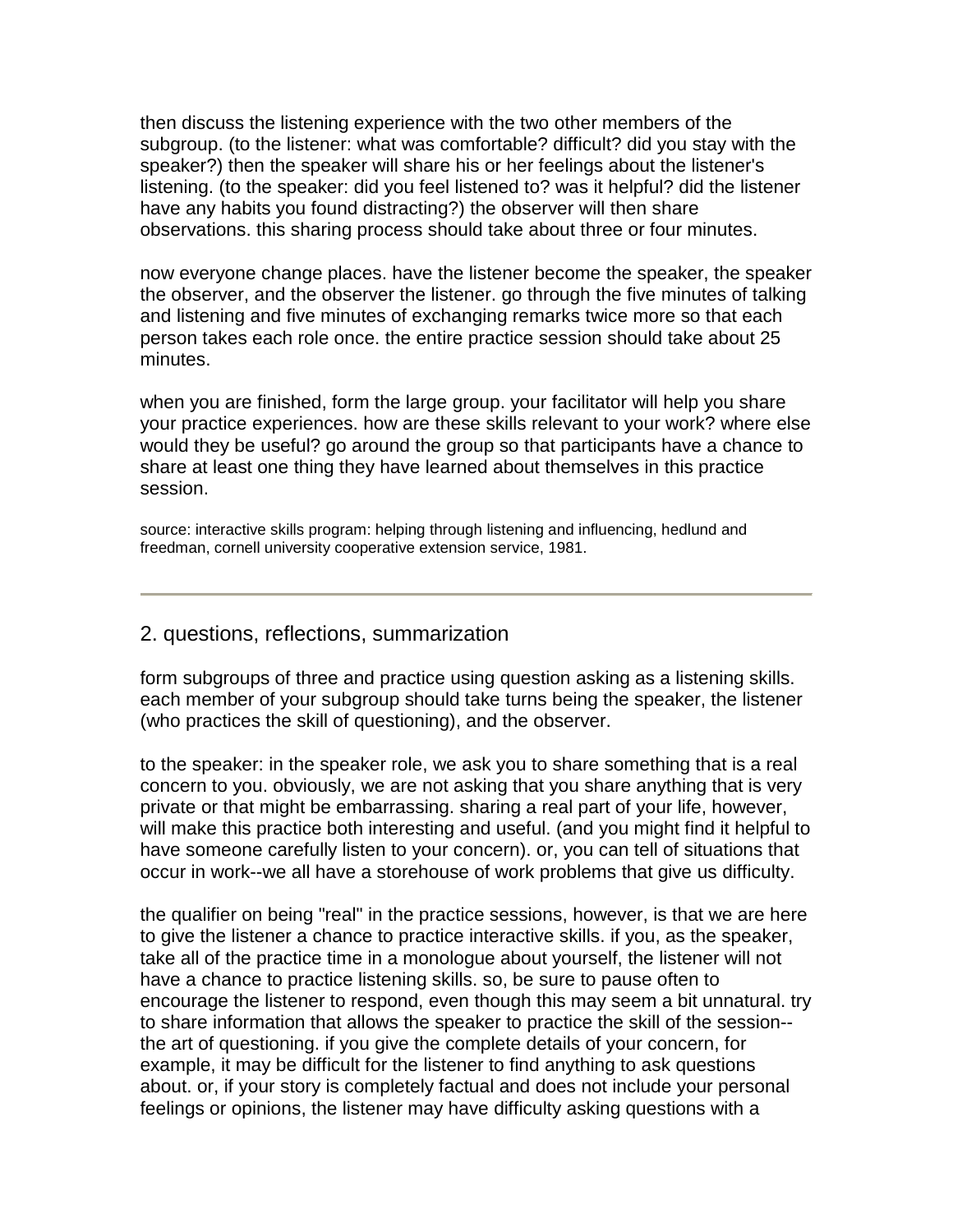speaker focus. as the speaker in the practice session, part of your job is to help your listener practice listening skills.

to the listener: in this session try to concentrate on asking questions, reflecting, and, at the end, summarizing even though this may seem difficult. you may use minimal encouragers occasionally, as long as your primary responses are questions. vary your responses between open and closed questions and vary the focus of your questions (i.e., on speaker, topic, or others). by using both open and closed questions you will also see how your question and its focus can determine the course of the conversation.

to the observer: keep track of the listener's responses. include the number of open and closed questions used by the listener and the focus of each question; note the use of feeling and factual reflection, and the effectiveness of the listener's summary.

#### **procedure:**

the speaker and listener will have a conversation of three or four minutes duration. the observer can also time the conversation, gently announcing "stop" when the time is up.

after the conversation, take a few minutes: first, the listener will share thoughts about how they used questions; second; the speaker will comment on his/her experience during the conversation and the listener's use of the skill; finally, the observer will share observations and comment on the conversation.

now trade roles and repeat the practice.

each listener practice should take eight to ten minutes: three or four minutes for the initial conversation and three or four minutes to review it--to share the listener's and the speaker's impressions and the observer's reactions (l/2 hour).

when exchanging observations about a conversation, please give the listener accurate feedback about how he or she used the skills. if the listener is having difficulty asking open questions, reflecting, or summarizing, say so and help him/her learn how to do so better. remember that the purpose of practice is for the listener to learn the listening skill. feedback and suggestions from both speaker and observer are essential to the learning process.

source: interactive skills program: helping through listening and influencing, hedlund and freedman, cornell university cooperative extension service, l981.